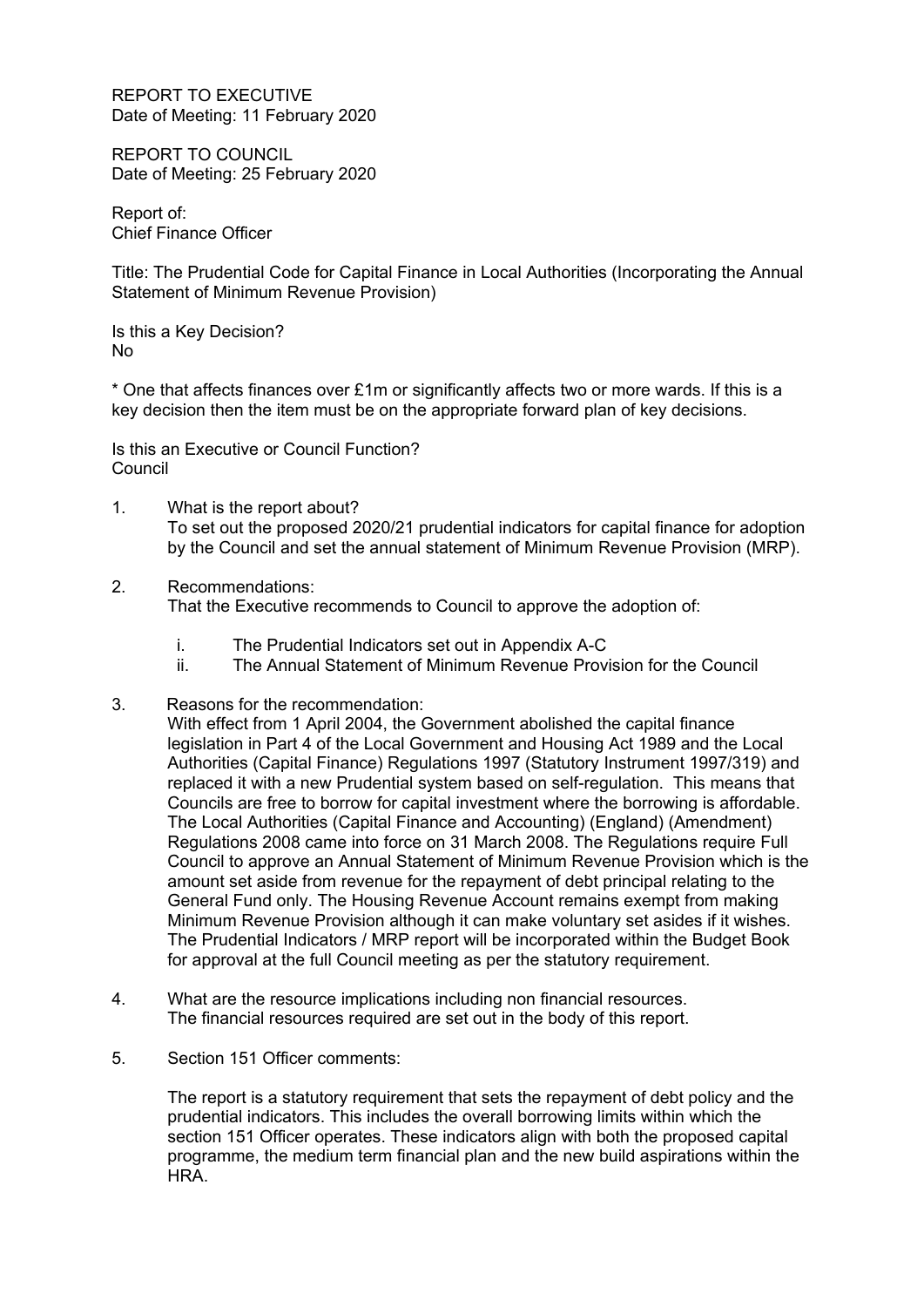6. What are the legal aspects?

With effect from 1 April 2004, the Government abolished the capital finance legislation in Part 4 of the Local Government and Housing Act 1989 and the Local Authorities (Capital Finance) Regulations 1997 (Statutory Instrument 1997/319) and replaced it with a new Prudential system based on self-regulation. More detailed information is set out in paragraph 3 above.

- 7. Monitoring Officer's comments: This report raises no issues for the Monitoring Officer.
- 8. Report details:
- 8.1 The Prudential Code requires authorities to look at capital expenditure and investment plans in the light of overall organisational strategy and resources and ensure that decisions are being made with sufficient regard to the long run financing implications and potential risks to the authority. Effective financial planning, option appraisal, risk management and governance processes are essential in achieving a prudential approach to capital expenditure, investment and debt.

# 8.2 Key issues to consider

Appendix C summarises the prudential code indicators for the Council and of particular importance are:

- The Capital Financing Requirement demonstrates the amount that the Council has an underlying need to borrow, regardless of whether that amount has actually been borrowed
- The Operational Boundary this sets the amount of borrowing that the Council intends to keep within over the period covered by the indicators
- The Authorised Limit the maximum that the Section 151 officer is allowed to borrow to cover the Operational Boundary and day to day cashflow needs. The Council is not allowed to exceed this amount of borrowing without first authorising an increase to the limit.

## 8.3 Lifting of the HRA Borrowing Cap

Since April 2012 each local authority had a limit on the amount of borrowing it could have for the purposes of the HRA, called the 'debt cap'. For Exeter City Council, the debt cap was £57,882,413.

The HRA debt cap was formally removed on 29 October 2018, as a result local authorities are now able to borrow for housebuilding in accordance with the Prudential Code.

Sites have been identified for the development of new council housing in order to make use of this new flexibility and to contribute to local housing delivery and further investigations by officers for further new sites are ongoing.

ANNUAL STATEMENT OF MINIMUM REVENUE PROVISION The Regulations require that "a local authority shall determine for the current financial year an amount of minimum revenue provision which it considers to be prudent".

Minimum Revenue Provision (MRP) is an amount set aside from revenue to meet the repayment of debt principal. It is in effect a replacement for depreciation that you would normally expect to see within a Company's Accounts. Under the old Regulations this was 4% of principal outstanding for the General Fund and no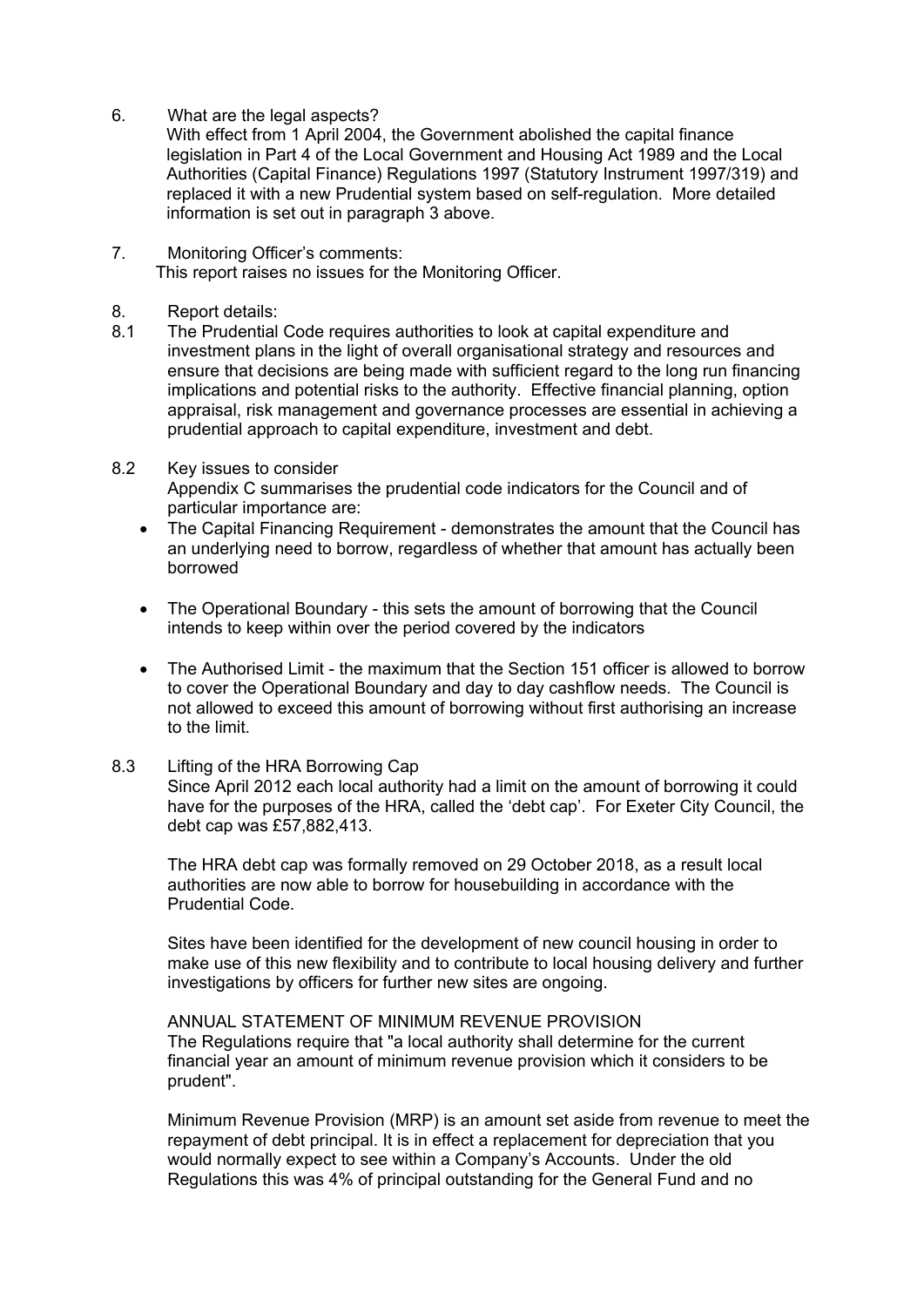requirement to set aside MRP in the Housing Revenue Account. In local government accounting depreciation is charged and then reversed out so it does not affect the level of Council Tax, however MRP is charged to the General Fund and therefore does affect levels of Council Tax.

The Secretary of State for Communities and Local Government has issued guidance under section 21(1A) of the Local Government Act 2003. This states that "the broad aim of prudent provision is to ensure that debt is repaid over a period that is either reasonably commensurate with that over which the capital expenditure provides benefits, or, in the case of borrowing supported by Government Revenue Support Grant, reasonably commensurate with the period implicit in the determination of the grant."

The guidance notes detail five options which the Secretary of State considers prudent. These are described in section 10 below:

- (a) Regulatory Method;
- (b) Capital Financing Requirement Method;
- (c) Asset Life (Equal Instalment) Method;
- (d) Asset Life (Annuity) Method; and
- (e) Depreciation Method

### Key issue to consider

Section 11 sets out the proposed policy for MRP, which matches the amount set aside against the useful life of the assets. The only exception to this is the writing off of historic debt which is being undertaken over 50 years.

#### MRP OPTIONS

### Regulatory Method

MRP is equal to the amount determined in accordance with the former regulations 28 and 29 of the 2003 Regulations as if they had not been revoked. In effect this is 4% of the debt principal outstanding.

### Capital Financing Requirement Method

MRP is equal to 4% of the non-housing Capital Financing Requirement, which is a Prudential Indicator.

### Asset Life (Equal Instalment) Method

Where capital expenditure on an asset is financed wholly or partly by borrowing then MRP is determined by reference to the life of the asset and an equal amount charged in each year.

### Asset Life (Annuity) Method

MRP is the principal element for the year of the annuity required to repay over the asset life the amount of capital expenditure financed by borrowing.

### Depreciation Method

MRP is equal to the provision required in accordance with depreciation accounting in respect of the asset, including any amount of impairment chargeable to the Income and Expenditure Account. As standard depreciation rules are used where an asset is part financed by loan, e.g. 50% loan, 50% Capital Receipt, then the full 100% depreciation charge on the asset is required to be charged as MRP. MRP is required to be charged annually until the cumulative amount of the provision is equal to the original expenditure financed by borrowing. Should the asset be disposed of then the charge needs to continue as if the asset had not been disposed of unless the debt is repaid.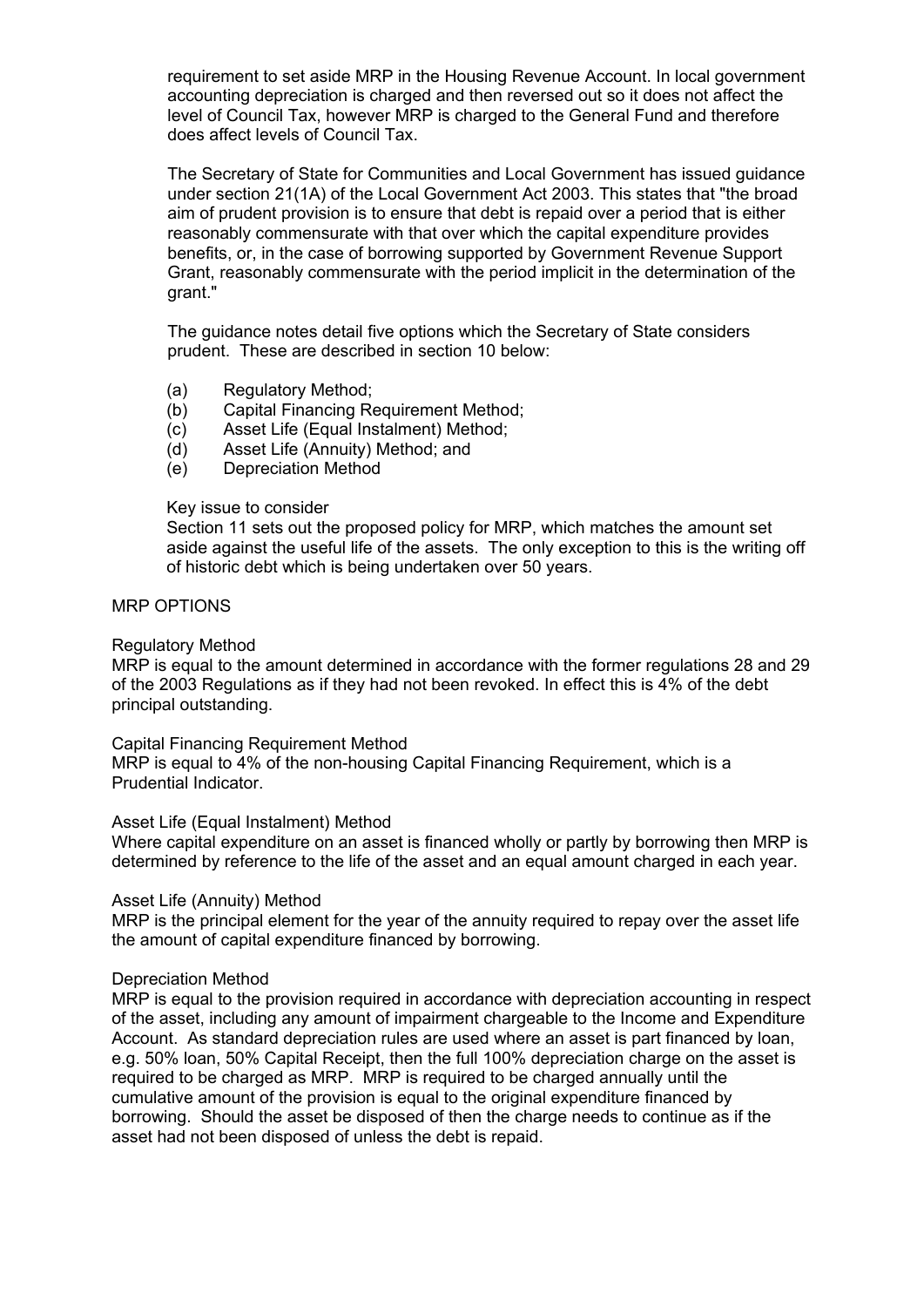# MINIMUM REVENUE PROVISION POLICY 2020/21

The Council's MRP policy is to match borrowing against specific capital investment and adopt either the Asset Life (Equal Instalment) or the Asset Life (Annuity) method for MRP. In this way the funding for the asset will be paid off over the useful life of that asset. This will ensure that loans are repaid over the asset life thus freeing financial resources for investment in other schemes or in asset renewal. They are also simple to operate and gives certainty in each year as to the level of charge for principal.

The other advantage is that it makes business cases and scheme appraisals easier to compile. As a general rule the Council will seek to borrow over the same period of the asset life up to a maximum of 50 years in line with the Regulations. The total capital financing requirement at the end of 2019/20 is likely to be approximately £143.3m. The MRP for 2020/21 will be calculated based on the capital financing requirement at the end of 2019/20 using the varying periods of repayment. The MRP charge for 2020/21 will be approximately £1.188 million. For the avoidance of doubt, it is proposed to use both options from 2016/17 onwards, depending on the asset being financed. However, unless there is a good reason, for not doing so, all borrowing will adopt the Asset Life (Annuity) method.

## MRP Overpayments

A change introduced by the revised MHCLG MRP Guidance was the allowance that any charges made over the statutory minimum revenue provision (MRP), voluntary revenue provision or overpayments, can, if needed, be reclaimed in future years if deemed necessary or prudent. In order for these sums to be reclaimed for use in the budget, this policy must disclose the cumulative overpayment made each year. Up until the 31 March 2020 the total VRP overpayments will be £5.02 million.

- 9. How does the decision contribute to the Council's Corporate Plan? The Capital Programme contributes to all of the key purposes, as set out in the Corporate Plan.
- 10. What risks are there and how can they be reduced? Areas of budgetary risk are highlighted to committee as part of the quarterly budget monitoring updates.
- 11. Equality Act 2010 (The Act)

11.1 Under the Act's Public Sector Equalities Duty, decision makers are required to consider the need to:

- eliminate discrimination, harassment, victimisation and any other prohibited conduct;
- advance equality by encouraging participation, removing disadvantage, taking account of disabilities and meeting people's needs; and
- foster good relations between people by tackling prejudice and promoting understanding.

11.2 In order to comply with the general duty authorities must assess the impact on equality of decisions, policies and practices. These duties do not prevent the authority from reducing services where necessary, but they offer a way of developing proposals that consider the impacts on all members of the community.

11.3 In making decisions the authority must take into account the potential impact of that decision in relation to age, disability, race/ethnicity (includes Gypsies and Travellers), sex and gender, gender identity, religion and belief, sexual orientation, pregnant women and new and breastfeeding mothers, marriage and civil partnership status in coming to a decision.